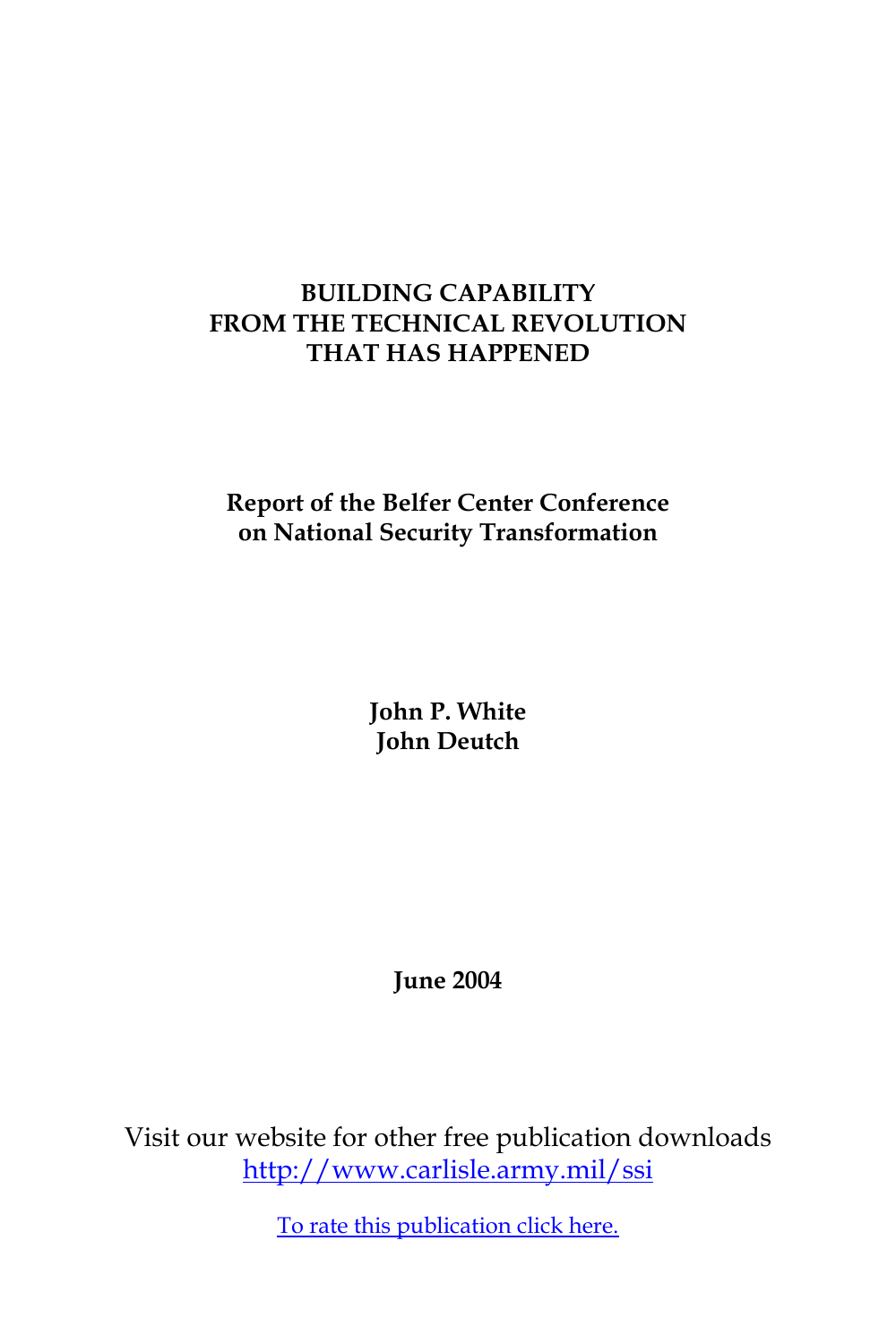The views expressed in this report are those of the authors and do not necessarily reflect the official policy or position of the Department of the Army, the Department of Defense, or the U.S. Government. This report is cleared for public release; distribution is unlimited.

\*\*\*\*\*

 Comments pertaining to this report are invited and should be forwarded to: Director, Strategic Studies Institute, U.S. Army War College, 122 Forbes Ave, Carlisle, PA 17013-5244. Copies of this report may be obtained from the Publications Office by calling (717) 245-4133, FAX (717) 245-3820, or by e-mail at *SSI\_Publishing@carlisle.army.mil*

 All Strategic Studies Institute (SSI) monographs are available on the SSI Homepage for electronic dissemination. SSI's Homepage address is: *http:// www.carlisle.army.mil/ssi/*

\*\*\*\*\*

\*\*\*\*\*

 The Strategic Studies Institute publishes a monthly e-mail newsletter to update the national security community on the research of our analysts, recent and forthcoming publications, and upcoming conferences sponsored by the Institute. Each newsletter also provides a strategic commentary by one of our research analysts. If you are interested in receiving this newsletter, please let us know by e-mail at *outreach@carlisle.army.mil* or by calling (717) 245-3133.

ISBN 1-58487-164-4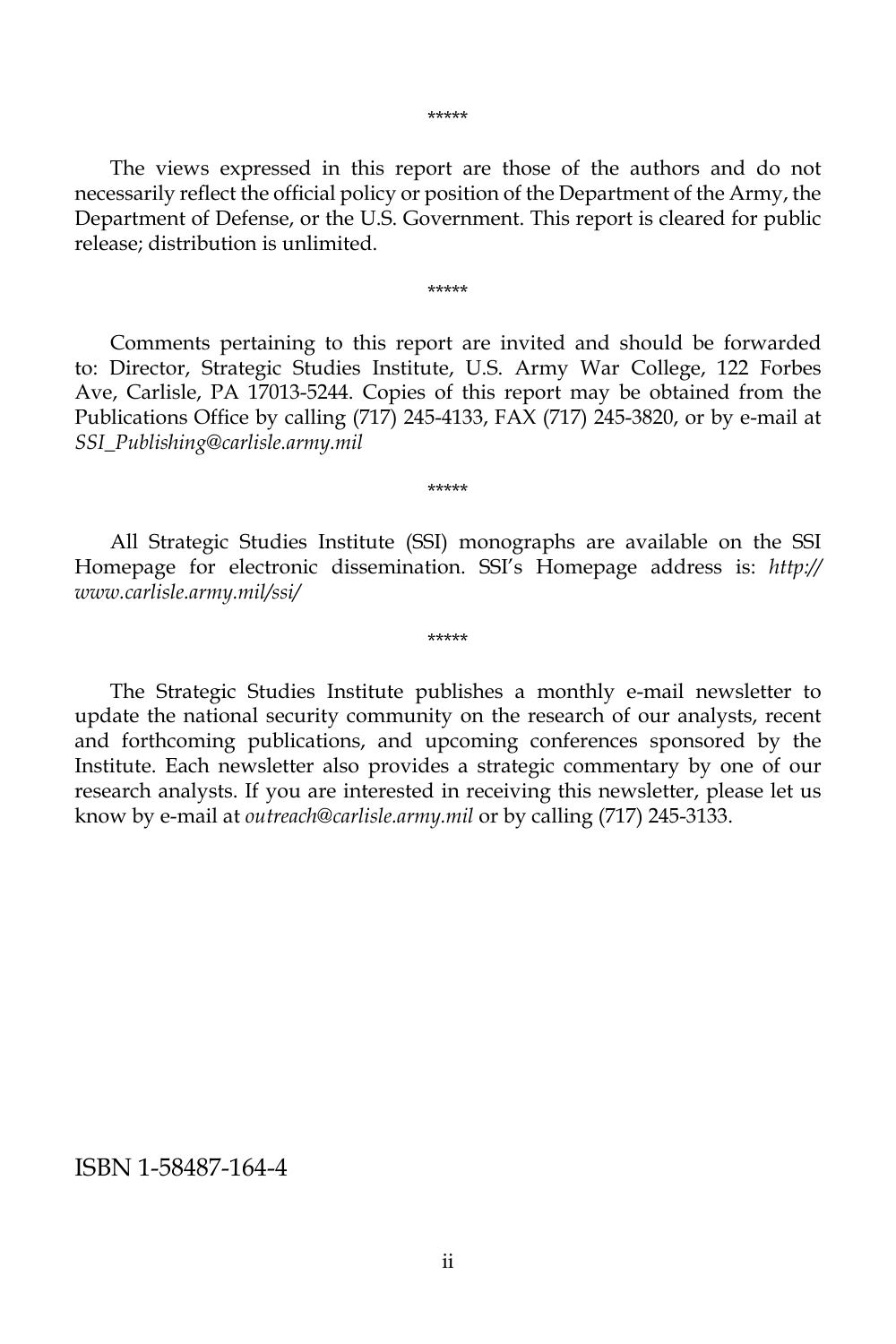#### **FOREWORD**

 For the past 5 years the United States has sought to transform its defense capabilities to reflect ongoing changes in technology, management techniques, the American political and economic landscapes, and the global security environment. The terrorist attacks of September 2001 and the ensuing Global War on Terrorism provided stark and tragic reminders of the need for the such an adjustment. With American military forces engaged around the world in both combat and stabilization operations, the need for rigorous and critical analysis of security transformation has never been greater. Toward this end, the Belfer Center for Science and International Affairs at Harvard University's Kennedy School of Government, U.S. Army War College Strategic Studies Institute, and the Eisenhower National Security Series cosponsored a conference on security transformation on November 14-15, 2003, which brought together top thinkers to assess this topic.

The experts at the conference agreed that sustaining and adjusting defense transformation will pose major challenges in coming years. Given the numerous challenges America faces around the world, it must find a way to transform "under fire." This report, by Dr. John Deutch and Dr. John White, former high-level defense officials, summarizes the discussions from that workshop. The Strategic Studies Institute is pleased to offer it as part of the ongoing assessment of the challenges and opportunities posed by defense transformation.

> DOUGLAS C. LOVELACE, JR. Director Strategic Studies Institute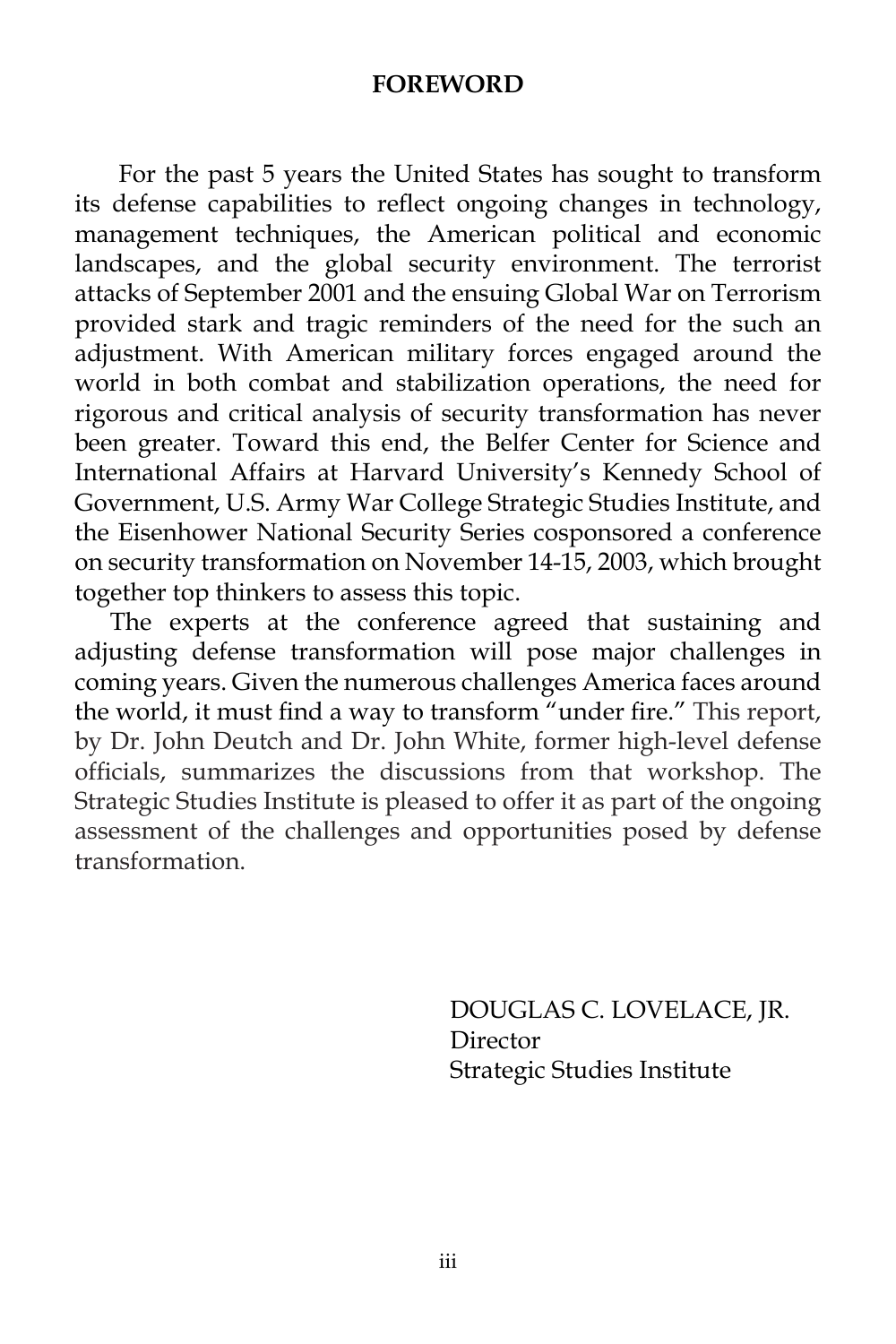### **BIOGRAPHICAL SKETCHES OF THE AUTHORS**

JOHN DEUTCH is an Institute Professor at the Massachusetts Institute of Technology. He also is a director or trustee of The Council on Foreign Relations, Resources for the Future, and the Urban Institute. From 1995 to 1996 he was Director of Central Intelligence. In this position, he was head of the Intelligence Community (all foreign intelligence agencies of the United States) and directed the Central Intelligence Agency. He previously served as Deputy Secretary of Defense and Under Secretary of Defense for Acquisitions and Technology. From 1977 to 1980, Dr. Deutch served in a number of positions for the U.S. Department of Energy. He earned a B.A. in history and economics from Amherst College, and both a B.S. in chemical engineering and Ph.D. in physical chemistry from M.I.T. He holds honorary degrees from Amherst College, University of Lowell, and Northeastern University.

JOHN P. WHITE is Lecturer in Public Policy and Chair of the Kennedy School Middle East Initiative. He served as U.S. Deputy Secretary of Defense from 1995 to 1997, Deputy Director of the Office of Management and Budget from 1978 to 1981, Assistant Secretary of Defense, Manpower, Reserve Affairs and Logistics from 1977 to 1978, and as a lieutenant in the United States Marine Corps from 1959 to 1961. Prior to his most recent government service, Dr. White was the Director of the Center for Business and Government at Harvard University and the Chair of the Commission on Roles and Missions of the Armed Forces. He holds a B.S. degree from Cornell University, and an M.A. and Ph.D. in economics from the Maxwell Graduate School, Syracuse University.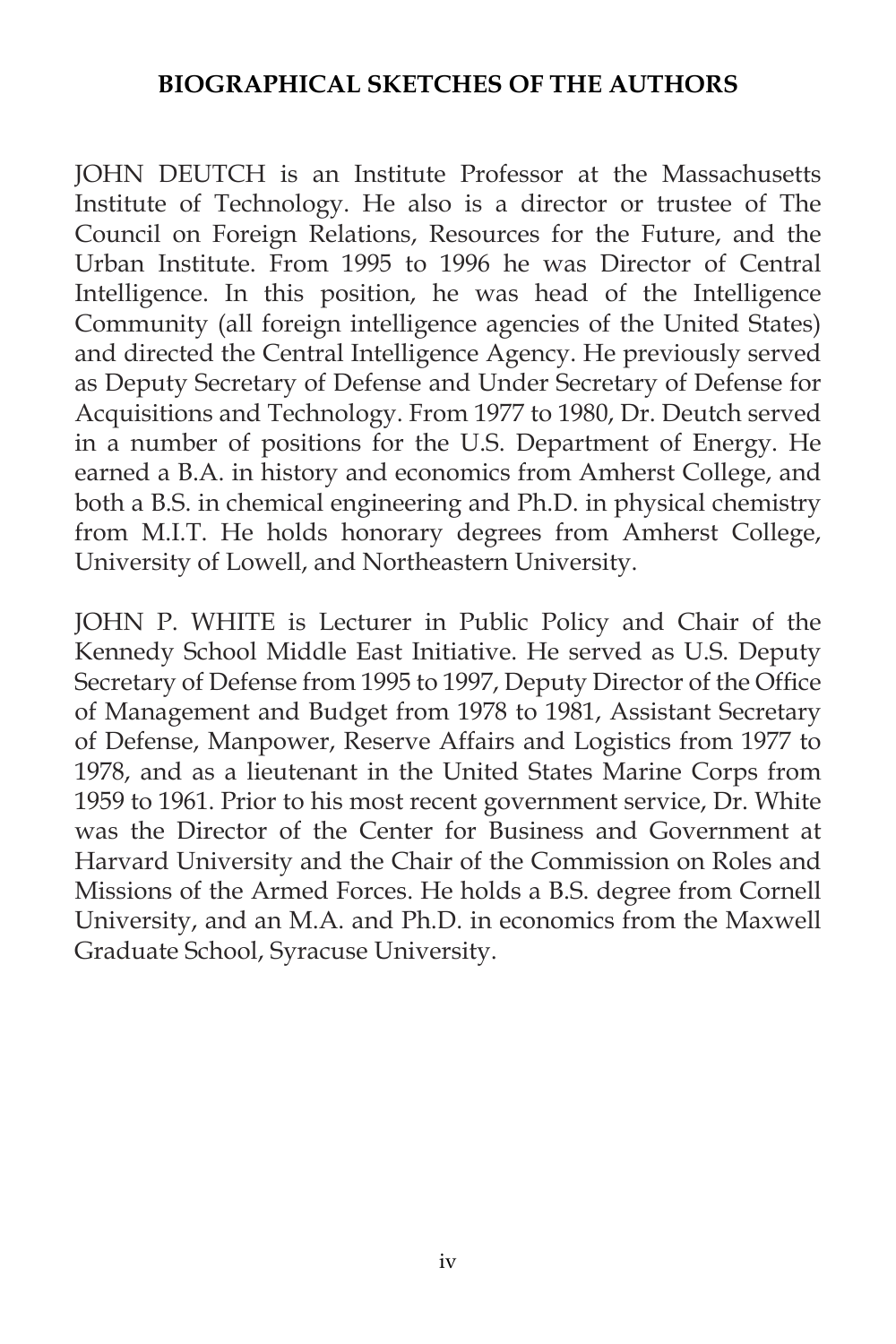## **BUILDING CAPABILITY FROM THE TECHNICAL REVOLUTION THAT HAS HAPPENED**

# **Key Insights:**

- Operations in Iraq and Afghanistan and the war on terrorism have slowed the pace of the transformation programs.
- The level of budgetary resources available to DoD during the next several years is uncertain.
- An urgent need exists for a new alliance system that includes some capability for interoperable transformed military forces.
- Transformed military operational capability has proven valuable for offensive operations, but not for defensive or security and stabilization operations.
- Greater reliance should be placed on achieving incremental transformational improvement from field experiments than on more expansive new platforms.
- The long-term impact of military personnel on transformation and the new security environment deserves attention.
- Greater emphasis on transformation is needed for both the intelligence community and homeland security.

 The second annual conference on defense transformation was held on November 14-15, 2003, at the Belfer Center for Science and International Affairs (BCSIA) at Harvard University's John F. Kennedy School of Government. The conference brought together present and former defense officials and military commanders to discuss progress in achieving transformation of U.S. national security; the conference was sponsored, in part, by the Army War College and BCSIA.

 The fundamental idea of transformation is that changes in the geopolitical environment and in technology require the United States to change dramatically its defense enterprise to meet the range of new national security threats. This transformation requirement affects both the Department of Defense (DoD) and all other agencies involved in national security.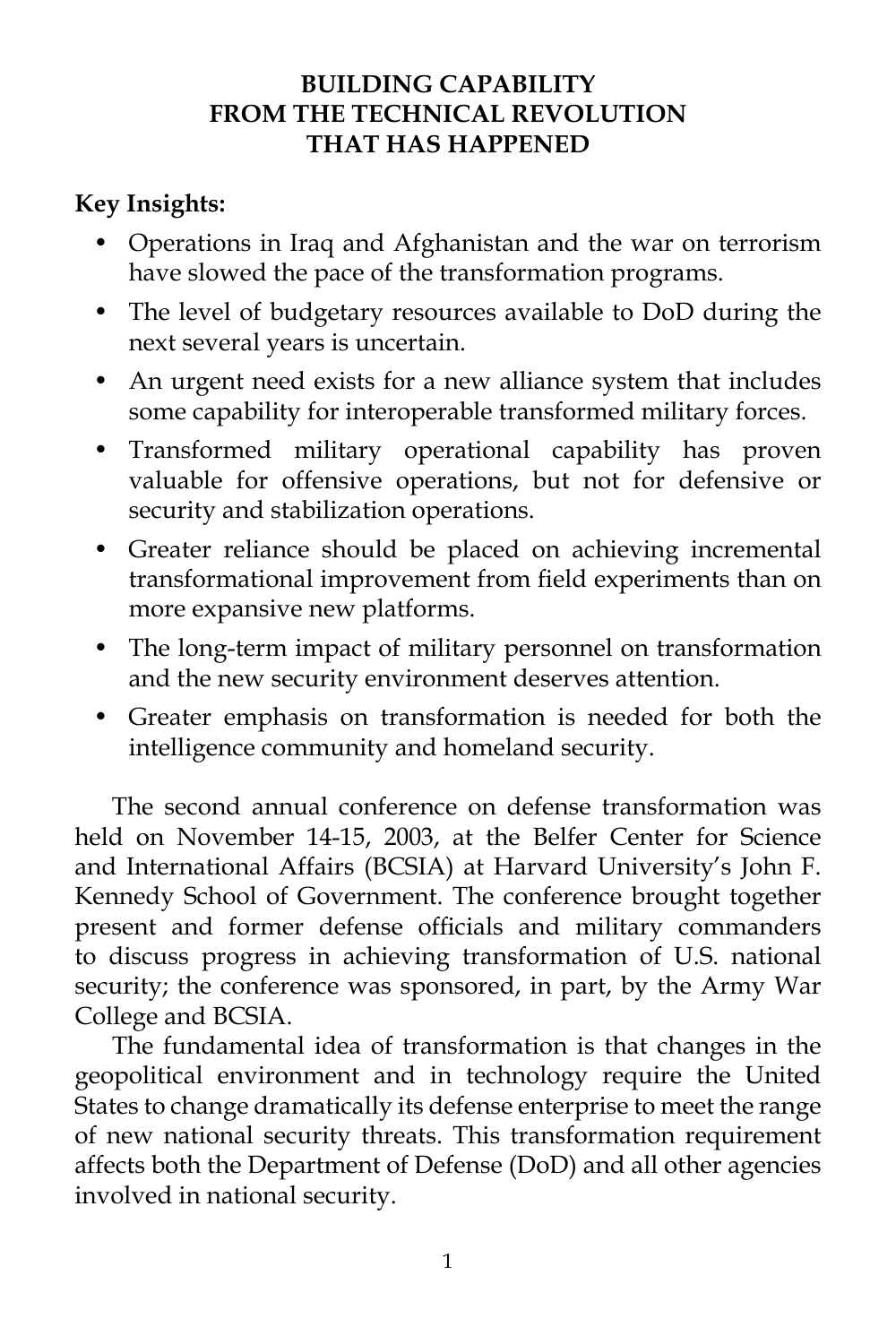The discussion at last year's conference centered on the implication of transformation for defense programs and doctrine. The difficulty of achieving transformation was emphasized for five reasons. First, the process is complex because it affects many different and fundamental aspects of the joint warfighting system. Second, changes always are resisted in favor of the status quo. Third, transformation must compete for both attention and resources with other priorities. Fourth, increased operations tempo over the last decade have placed increasing demands on resources, forcing the U.S. military to shift to what is being called "in stride" transformation. Finally, transformation is a journey, not a destination.

 This year's discussion was quite different even though the same concerns regarding the implementation of transformation were present. The principal difference was the recent experience of the war in Iraq. Experience from the war offers the opportunity to learn from operational success.

## **Implications of the IRAQI FREEDOM Experience**.

 Our offensive military operations were astonishingly successful in Iraq, providing many examples of the effectiveness of transformational capability: consider the situation of an Army Special Operations enlisted man on the ground relaying global positioning system (GPS) coordinates to a B-52 flying at 30,000 feet, for launch of a precision-guided joint direct attach munition (JDAM) bomb. Forces on the ground operated in a distributed manner and took advantage of the network to share information. A key advance was use of "closed loop" operations that greatly improved the command and control of forces. In closed loop operations, there is feedback between the commander and field operations. Information on the network flows both ways: those in the field acquire command, control, communication and computers, intelligence, surveillance, and reconnaissance (C4ISR) information for battlefield awareness. The results of operations are passed back to the commander who *knows* what is happening and thus knows how to direct military maneuvers. Effective communications to the lowest echelons are essential to maintain the control of a widely spread force. These operations proceed in all weather conditions and 24 hours a day. The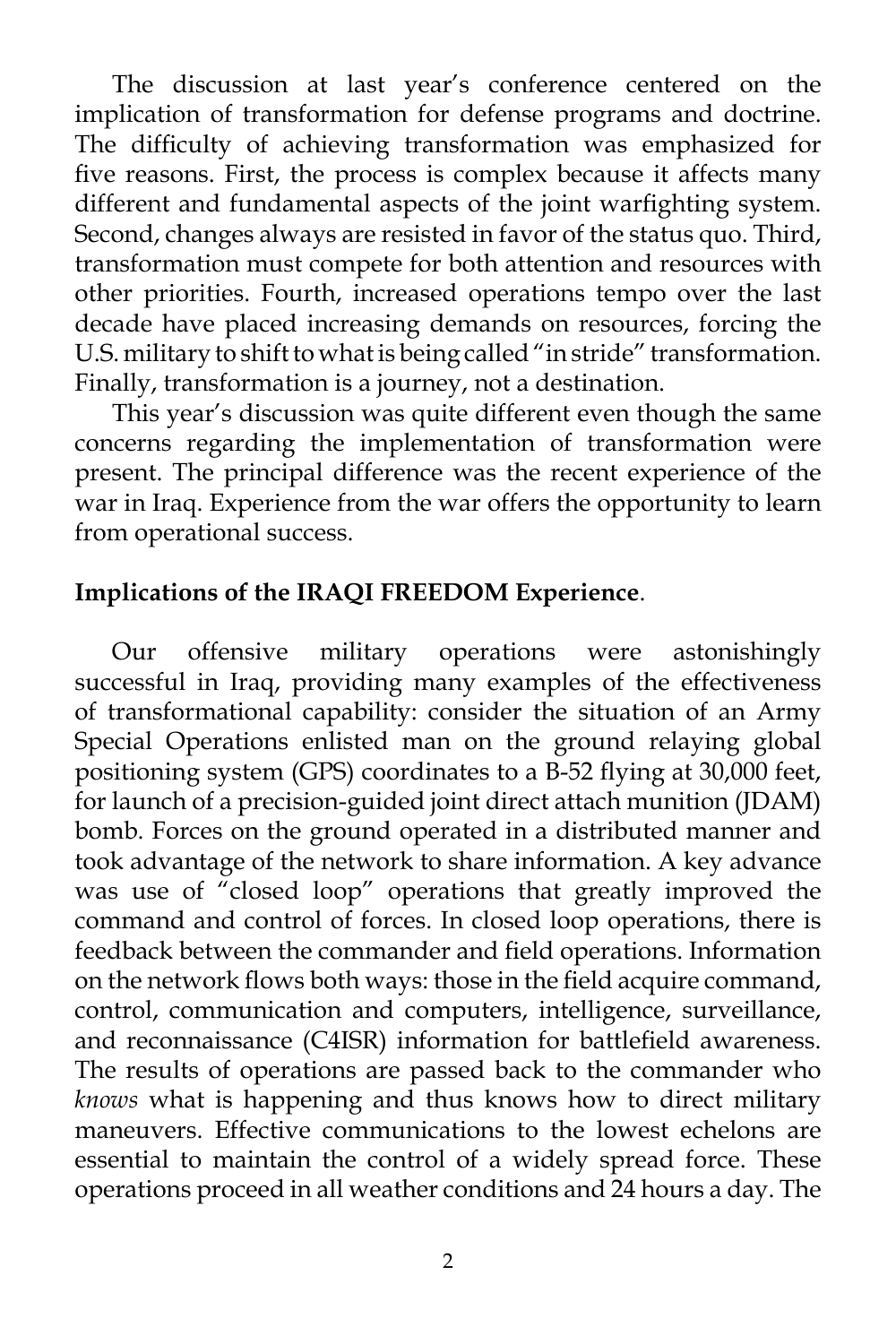campaign also demonstrated the ability of the forces to advance very quickly on the battlefield with both increased speed and enhanced combat effectiveness.

 Importantly, these capabilities are manifest in joint operations between land and air components. Truly integrated, joint capabilities―interdependence―were the norm between the air and ground forces. It was noted during the conference that joint operations of this sort were a major goal of the National Security Reform Act of 1986 (Goldwater-Nichols).

 Although these capabilities yield tremendous advantages in offensive operations, the situation in defensive operations is not the same. IRAQI FREEDOM demonstrated the great difficulty the U.S. military has in carrying out stabilization and support operations (SASO). Moreover, most of the senior military officers present thought that, regardless of the political party and its announced policy on peacekeeping, it was likely that the United States would continue to be involved in difficult peacekeeping operations similar to those of the past: Somalia, Haiti, Bosnia, and Kosovo. Thus, there is an urgent need to improve our capability for stabilization and support operations.

 A great deal of discussion occurred about current deficiencies and ways to improve stabilization and support operations. All agreed that SASO should be an integral part of any combat and peacekeeping operations, and that it is a serious mistake to focus only on the offensive military phase of such operations. All acknowledged that no clear agreement exists about how responsibility for the stabilization and support (S&S) phase of a peacekeeping operation (which can last much longer than offensive military operations) should be split between the DoD and other government agencies responsible for public safety, health, infrastructure, and civil government. One participant noted that S&S is not an assigned mission and is without a concept of operations. Therefore, this individual suggested the creation of specially configured and trained military units for S&S. The group agreed that an interagency mechanism is urgently needed that puts together the resource requirements from the various agencies that are required for timely, effective, and integrated S&S operations.

In sum, the success of the offensive military phase and the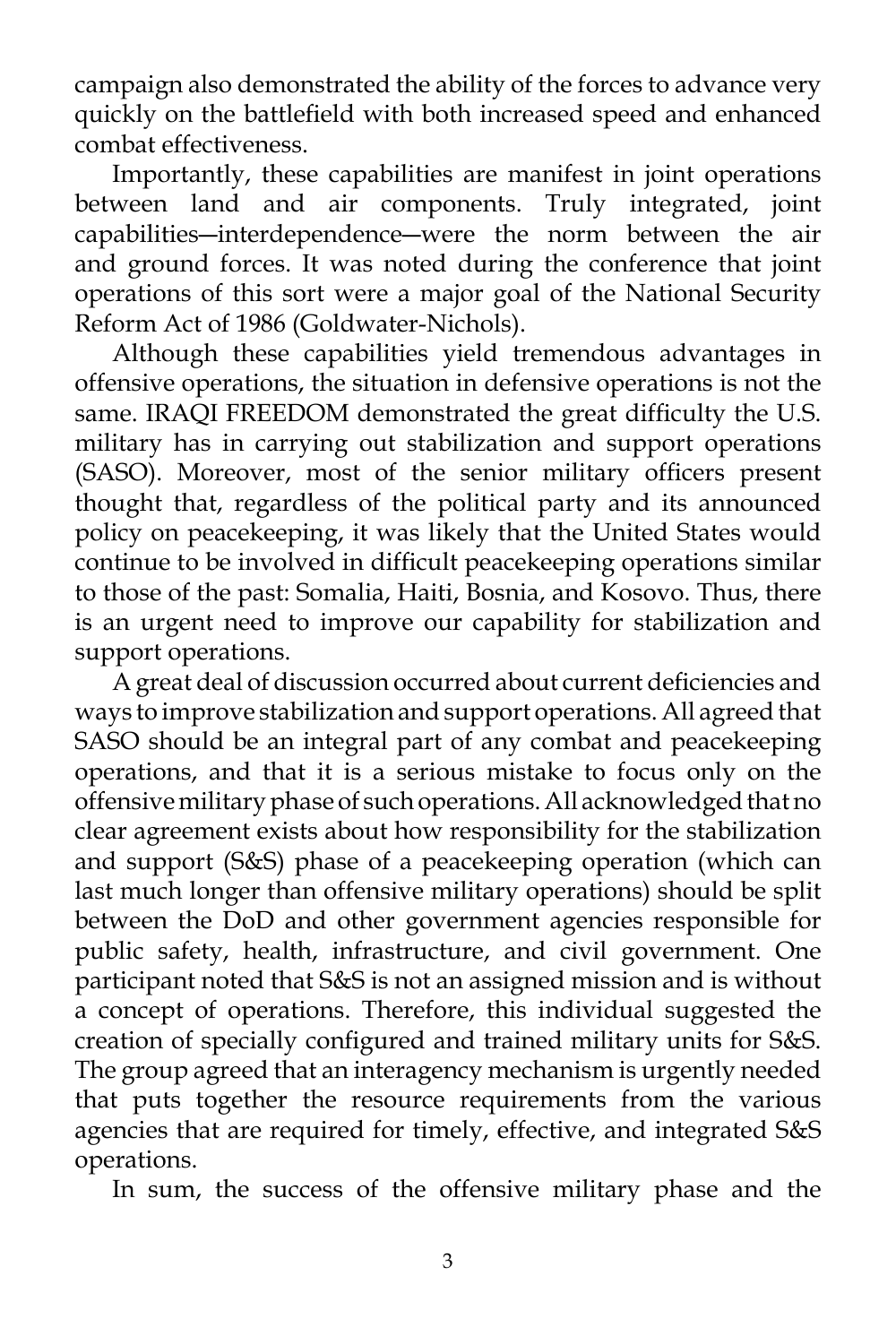difficulties of the S&S phase of the Iraqi operation have caused a shift in attitude about transformation. How capable the U.S. military and security establishment is at dealing with peacekeeping operations and combating terrorism and weapons of mass destruction (WMD) is of much greater concern than future capability for conventional military combat is. The emphasis shifts from "defense" transformation (meaning transformation that affects the military and DoD) to a broad "security" transformation. This change in emphasis highlights the need to create a vision of future U.S. capabilities that is broadly based and includes an understanding of the strategic intent of potential adversaries.

### **Security Transformation Issues**.

 Three issues were discussed: the nature of future alliances, intelligence, and homeland security.

*The Trans-Atlantic Alliance Problem*. By now all agree that serious problems exist with the Atlantic Alliance. Europe is divided into three different parts. First, the United Kingdom has a special relationship with the United States and was an active supporter of IRAQI FREEDOM. Second, France and Germany did not support IRAQI FREEDOM but are the two countries in Europe that have the economic strength to be major military powers. Third, the other countries, most relatively small, span the spectrum from negative to positive with respect to U.S. Iraqi policy.

 The central question is how to build an enduring coalition with the Europeans―mainly France and Germany and similar to that achieved with NATO and the Atlantic Charter―that assures an alliance structure that will meet future contingencies. Ad hoc "coalitions of the willing" are a poor substitute for an alliance structure leading to common action. Certainly France, and maybe Germany and other European countries, seem to be ambivalent about whether a trans-Atlantic alliance or an independent European capability is the more important objective. For its part, the United States is not making a great effort to achieve a stable new alliance. So, in sum, it is not clear if an effective alliance structure will be available in the future to meet serious security threats, e.g., from North Korea.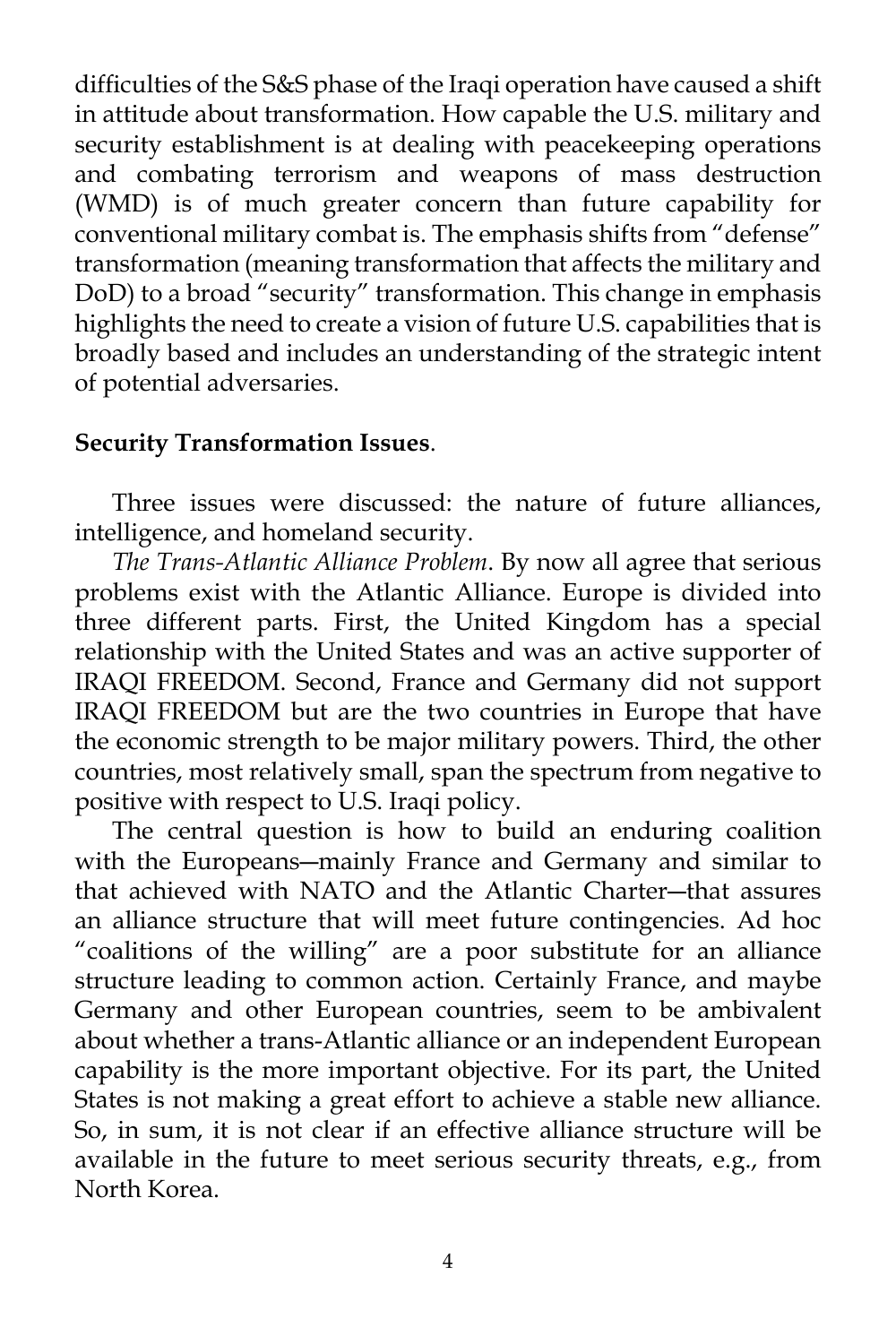One formulation that will not be an effective basis for creating a new alliance is "the United States fights, Europe pays and provides police, and the United Nations feeds and rebuilds." Such an admitted structural imbalance is certain not to be politically acceptable. An effective alliance between the United States and Europe requires an ability for them to conduct military operations together, including combat. But this in turn requires major improvement in European *capability* for interoperable military operations.

 European military budgets―primarily in France and Germany― are simply not sufficient to provide forces as militarily capable as U.S. forces. The European approach appears to be an attempt to achieve some degree of parity by relying on a force structure with graded capability with only the most capable force elements enhanced to be fully interoperable with U.S. units, and without increasing military budgets. Whether this will be a successful strategy remains to be seen.

 The burden of ensuring an effective alliance does not fall solely on the Europeans. The United States must plan a positive and active role in creating intra-alliance capabilities. This means extending the transformation process to allies through active participation in multilateral transformation programs.

 In this regard, the planned NATO Corps is an important initiative. The NATO Corps is intended to demonstrate the integration of fully capable (for example, with respect to C4ISR, network-centric operations, precision strike, mobility) operations of joint air and ground European and U.S. military units.

*Intelligence Transformation*. Significantly improved capability is needed for intelligence about counterterrorism, counterproliferation, and support to military operations, especially during the S&S phase of a peacekeeping operation.

- The 9/11 terrorist attacks demonstrated the shortcomings of intelligence cooperation between the Central Intelligence Agency (CIA) and the Federal Bureau of Investigation, and the absence of a coordinated intelligence effort involving foreign and domestic sources of information.
- The apparent great discrepancy about estimates of the WMD capability of Iraq immediately before the 2003 Iraqi war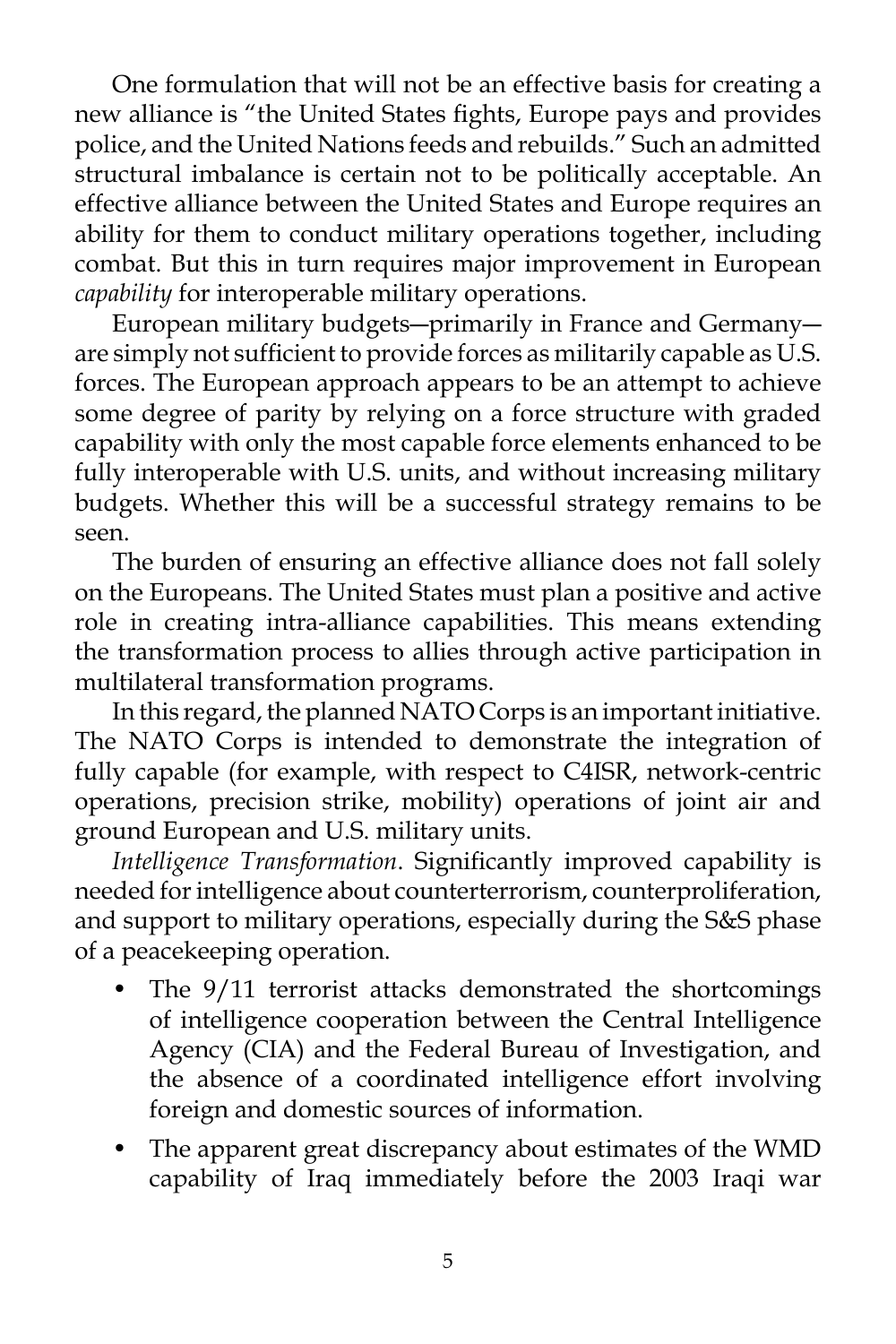suggests that much greater attention is needed to enhance WMD intelligence.

• The military experience in Iraq indicates the tremendous improvements that have been made in providing near real-time intelligence on enemy force disposition and movements for military commanders. On the other hand, the mixed success in locating the senior al Qaeda leadership in Afghanistan and the senior Baathist leadership in Iraq, as well as the inability of intelligence to assure security in Iraq, indicates that improvement is needed to support the S&S phase of a military operation.

 As discussed at last year's conference, the intelligence community structure has evolved from a period when there were clear distinctions between security and law enforcement, foreign and domestic threats, and peacetime and wartime. The new threats blur these distinctions and raise questions about the need for realignment of intelligence responsibilities and authorities that will facilitate acquiring improved intelligence capability. Successful intelligence requires capability to collect information, to analyze objectively the information available, and to disseminate effective and timely intelligence and warning to decisionmakers.

 At this year's conference, participants generally agreed that some realignment in intelligence operations was needed, but little consensus evolved on the best way forward. There was agreement that the modest steps that have been put into place to improve the integration of domestic and foreign intelligence, e.g., the creation of the Terrorist Threat Integration Center (TTIC), are insufficient. Even this security conscious group was concerned about how best to manage domestic surveillance while maintaining individual rights, and whether the congressional process was sufficiently robust to provide the legislative action and oversight for the needed intelligence transformation.

 Intelligence related activities also deserve attention. One concerns the planning and management of information operations; a second the coordination between the CIA and DoD of covert action and paramilitary operations.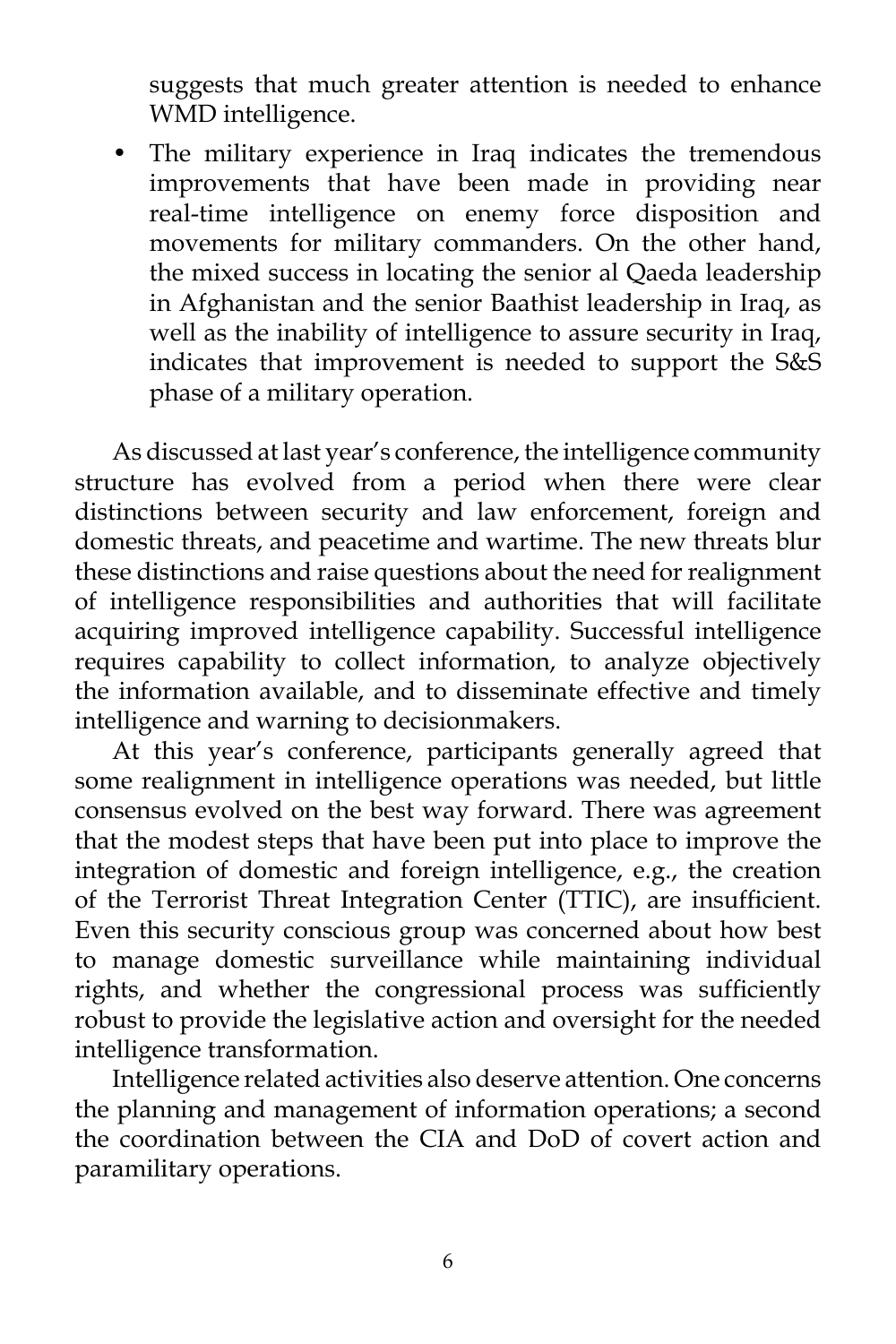As discussed above, the military operations in Iraq reflect an important transformation success: greatly improved military intelligence and integration of intelligence with other information supplied to combat commanders at all levels. Unfortunately the deficiencies in S&S include a lack of current, actionable intelligence. Thus intelligence support for S&S operations requires increased emphasis.

*Homeland Security*. The establishment of the Department of Homeland Security (DHS) is the single most important step the government has taken to meet the threat of catastrophic terrorism. On the one hand, it is important to acknowledge how much progress has been made. Major new legislation has been passed, for example, the Patriot Act (despite its deficiencies), in addition to the legislation creating the DHS. However, as the new executive branch department is composed of existing agencies taken from other departments with multiple missions, one cannot expect to have a smoothly operating bureaucracy immediately.

 The DHS still has a long way to go to achieve its basic objective: to protect the nation against further terrorist attacks through better threat analysis and warning, protection of borders, and emergency response. The working relationships between the DHS and other agencies―on the one side, the DoD; on the other side, civil agencies, such as Health and Human Services (HHS) and local police, fire, and medical agencies, have yet to be fully defined. Indeed, the establishment of DHS has meant that DoD has been able to reduce attention to homeland defense. We should also recognize that DHS has less freedom of action than DoD, because the DHS's work is so intertwined with other agencies, state and local governments, and the private sector. Our objective should be to assure that the *capability* for homeland defense is systematically improved over time. In other words, the transformation of DHS' numerous organizations is urgently needed. Future counterterrorism activities should be fully integrated across the department, akin to DoD's joint operations.

 At present, DHS does not have the structure that is necessary to build these capabilities. It lacks an independent studies and analysis organization, the analytic foundation for determining a multiyear program, and a systematic decisionmaking process to match needs and available resources in a long-term plan. Achieving this planning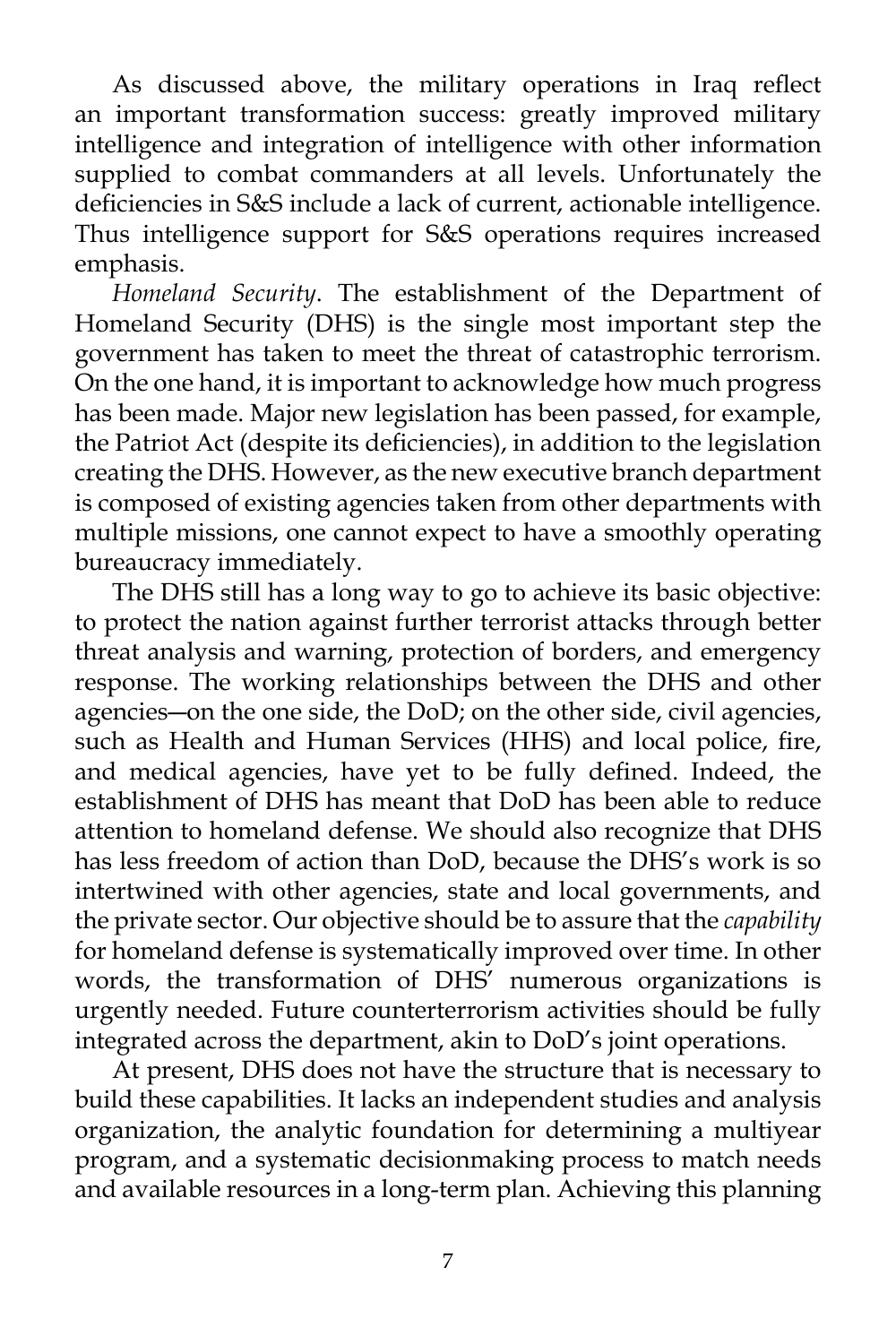and program execution ability will take a long time. Until then, the United States will not have in place a process to adopt a long-term resource plan for the many agencies involved in homeland security that will achieve the higher level of desired capability.

### **Defense Transformation Issues**.

 Conference participants noted that DoD can and should do more to support the transformation of DHS. Three issues were emphasized: the DoD budget, fielding new transformation capability and technology, and personnel.

*The DoD Budget Outlook*. Participants discussed at length the outlook for the DoD budget. One suggested that recent increases in the DoD budget have allowed reductions in the backlogs of the readiness and maintenance accounts. This should allow more support for transformation programs if the budget growth is maintained. But the prevailing view was that, despite the recent, significant growth in top line budget authority, there is significant risk that resources available for transformation―the procurement and research and development (R&D) investment accounts―could decline. First, pressure for resources to support the extensive deployments in Iraq and elsewhere continues. This means operations and maintenance accounts will remain at high levels, and possibly grow. Second, these military deployments lead to considerable costs for the replacement and reconstitution of equipment that has experienced high utilization. These costs have yet to be recognized in the DoD financial plan. Third, at the same time, the procurement budget continues to emphasize large, new platforms that will have a strong call on future resources. Fourth, the Congress continues to support other expensive programs in the DoD budget that compete with transformation programs, including health care and retirement benefits. Fifth, it is likely that if there is another terrorist attack on this country, DoD resources will be diverted to homeland security.

 A senior military officer noted that the resource allocation process is not only too slow but drives decisions and actions on its timetable as opposed to supporting timely transformation actions that need to be taken.

Finally, knowledgeable observers note that the DoD budget is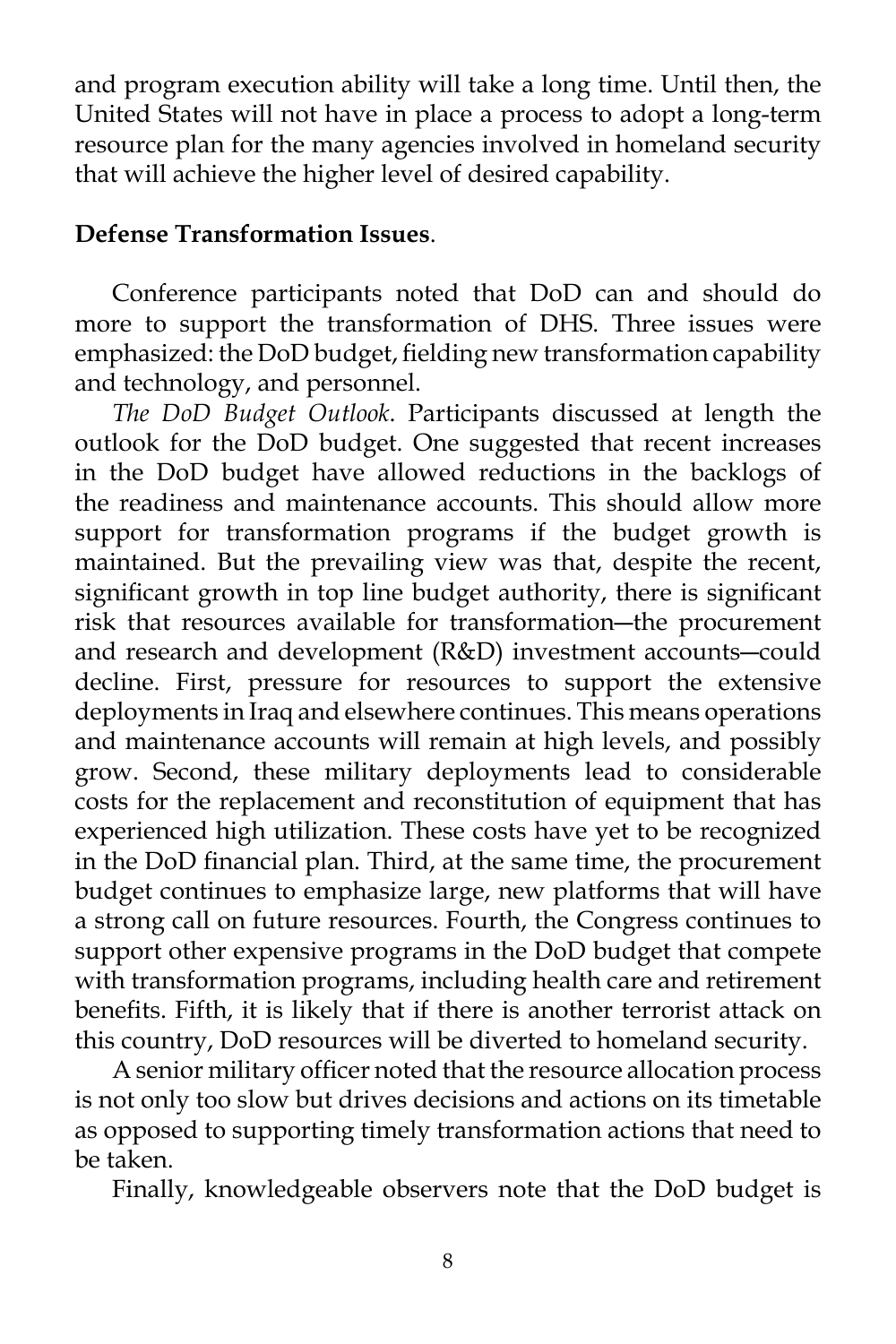subject to political forces that push it down as well as up. Concern with the budget deficit, the size of the U.S. military budget compared to all adversaries, and growing opposition to the Iraq war suggests that, after the election, the DoD budget direction may be down. On the other hand, one participant noted that DoD expenditures, as a percent of gross national product, remains at relatively low levels (although well above our European allies), and that there is ample room for DoD budget growth should the nation decide to increase its defense effort. The consensus was that DoD investment accounts were unlikely to be as high as currently programmed in the 5-year plan. The implication is that resources for new transformational military systems are likely to be limited. This raises new challenges for pursuing an aggressive transformation program.

 The budget outlook presented by DoD with its FY04 budget request is summarized in the following table:

| <b>BA</b> \$ billion |             |      |                     | FY02 FY03 FY04 FY05 FY06 FY07 FY08        |         |
|----------------------|-------------|------|---------------------|-------------------------------------------|---------|
| DoD Total            |             |      |                     | 362.1 382.7 399.7 420.2 440.0 460.3 480.5 |         |
| Procurement<br>RDT&E | 616<br>48.7 | 70 O | 56.8 61.8 67.1 64.3 | 72.2 77.2 84.3 94.7 104.0                 | 646 670 |
|                      |             |      |                     |                                           |         |
|                      |             |      |                     |                                           |         |

*Fielding Transformational Capability and Technology*. The conversation about transformation programs continued the themes of last year. First was a belief that the association of transformation with modernization, i.e., new systems, rather than recapitalization, i.e., incremental improvements to existing systems, may have been a mistake. Transformation does not necessarily require the so-called "big T" action of adopting an entirely new system or platform. Great improvements can be realized by "little t" transformation, where improvements are made by adapting and modifying existing systems. The advantages of "little t" transformation are lower cost, faster time to fielding, reliance on the ingenuity of field units, and avoiding big bureaucratic programs.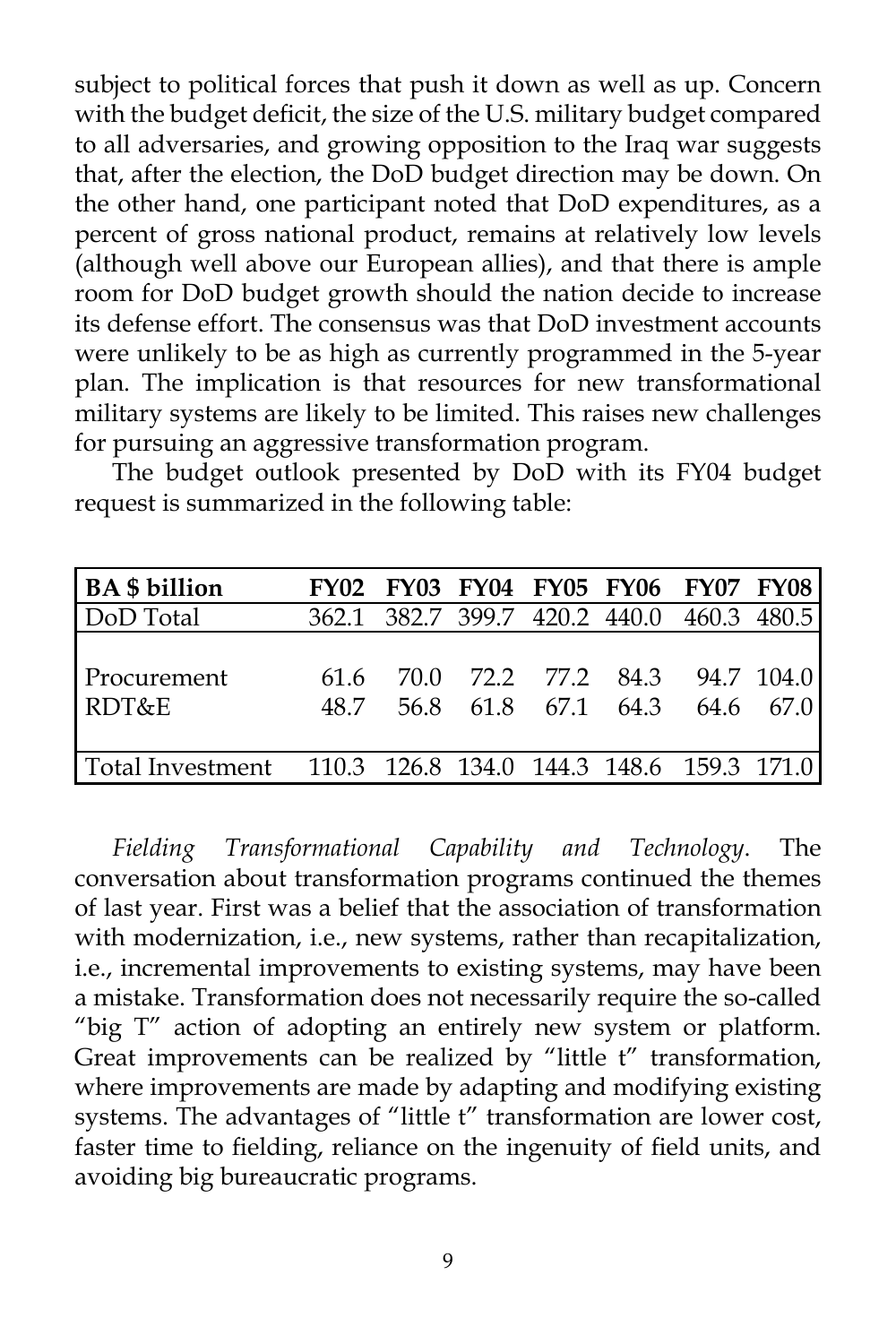An important implication of the "little t" approach is that improvements can come through innovation from joint units or service units that are in the field trying new equipment and procedures. Experiments in the field are important and should be encouraged (and supported) by Joint Forces Command (JFCOM). Innovation in the field has the advantage that it is accompanied by training and concept development. This approach is entirely different from the Joint Requirements Operations Council (JROC) process that mirrors the interests of its Services and favors new platforms at the expense of incremental improvements.

 The acquisition process established in the mid-1980s was designed to deal with the procurement of platforms and not to stimulate incremental improvements to legacy systems. *In a very real sense, the existing DoD acquisition structure limits change*.

*The Importance of New Technology*. The military transformation we seek is made possible by advances in technology that have already occurred. DoD's task is to move from technical possibility to military capability. The best example is exploitation of advances in information technology to provide greatly improved C4ISR capabilities through better business practices and reliance on cheaper commercial products and services. Many assume the technology will best be "inserted" in military forces by a top down approach. This may be true for some large systems, such as satellite collectors, but it is not universally true. For example, the DoD labs, created for the purpose of technology transition, are widely judged to be incapable.

 Experience suggests that much can be gained from an approach that relies on "demand pull" from a joint commander who has a mission need. Today's all volunteer personnel are likely to be more at ease with new technology than their seniors, and their increased technical facility should be leveraged.

 A few technologies stand out as especially needed for today's new missions:

- UAVs and space based radar for persistent surveillance;
- Information operations, both offense and defense;
- Storage and retrieval of information data mining;
- Tagging for tracking, identification, and forensics;
- Space control;
- Biochemical defense.